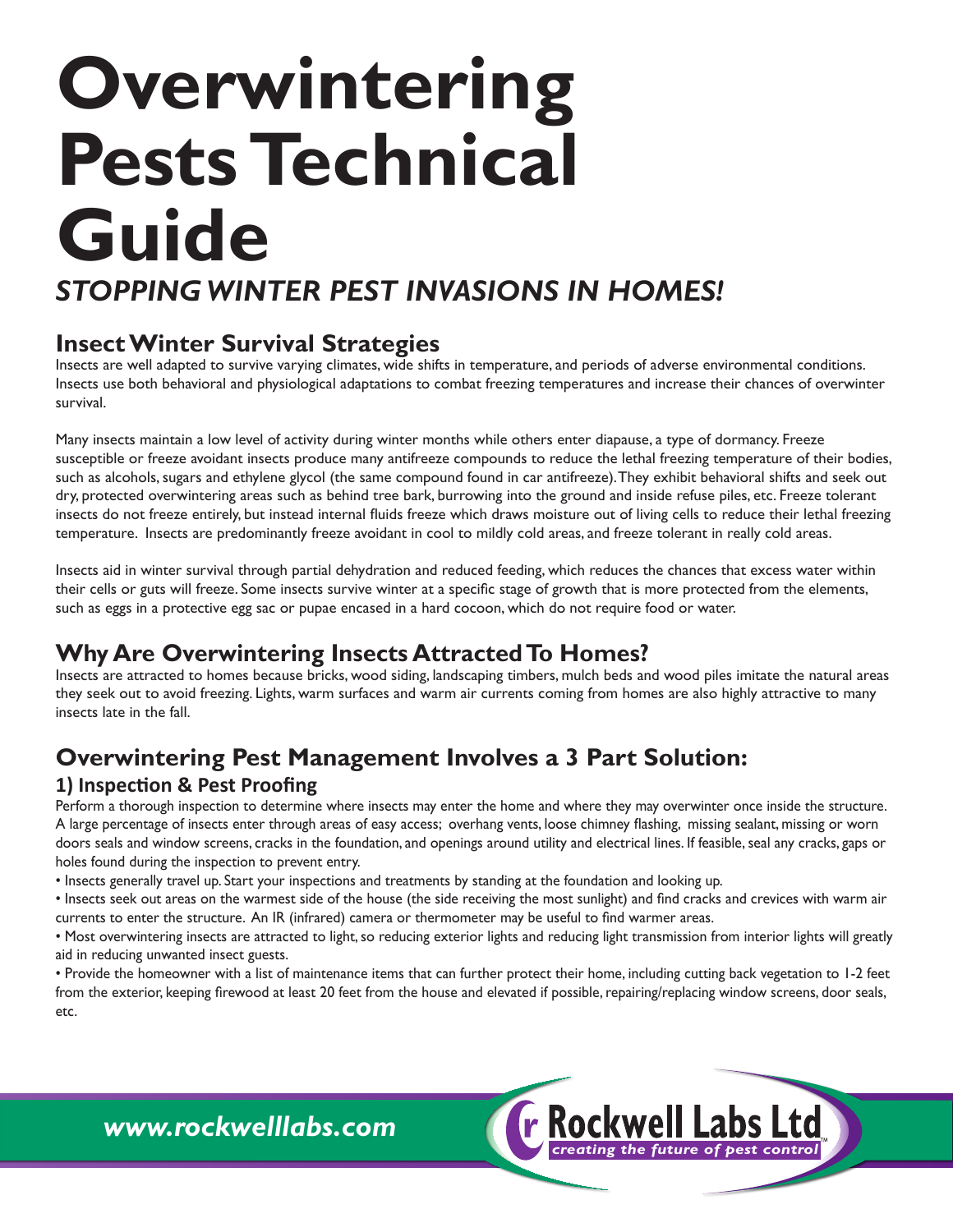#### **2) Exterior Treatments: Repelling Insects**

During mid to late fall, exterior service should be performed with a repellent insecticide. If pest proofing is planned, all cracks and crevices should be treated prior to sealing, in case insects have already started to invade. EcoVia EC is a repellent, highly effective broad spectrum botanical insecticide without pyrethroid label restrictions. Micro-encapsulated pyrethroids such as LambdaStar UltraCap or FenvaStar EcoCap will provide extended residual. Note pyrethroid label restrictions. The greatest longevity and strongest repellency is obtained when tank mixing EcoVia EC at 1 oz/gal with a microcap pyrethroid. Another option is to apply EcoVia WD, a versatile botanical wettable dust insecticide without pyrethroid label restrictions. Apply as a dust in cracks and crevices and as a liquid suspension on exterior surfaces. Apply liquid around the foundation and any areas where overwintering pests congregate or stage along the structure. Like other wettable powders and water-dispersible granules, a light film may be visible after the spray dries. For severe infestations, LambdaStar UltraCap, a microencapsulated lambda-cyhalothrin pesticide, can be used to gain fast control of the infestation.

To control overwintering pests before they enter the structure, treat exterior surfaces of buildings, foundations and the band of soil or other substrate around the structure at the first sign of pest movement into structures. Pay special attention to window frames, eaves, cracks and crevices, porches, decks, gazebos, patios, carports, garages, and other areas where pests are active. Be sure to find and treat areas such as false shutters, window wells, underneath siding, around exterior light fixtures, and underneath dense bushes or shrubs.

To control cluster flies, it is important to find areas where they land and rest prior to entering the structure. Focus treatments on the upper levels of the home. Treat any resting/staging areas with a tank mix of FenvaStar EcoCap and EcoVia EC (1 oz/gal of each) for ultimate repellency and killing efficacy. If flies have entered the structure apply EcoVia WD or CimeXa insecticide dust in cracks, crevices and voids for a rapid kill and protection against further infestation. Apply CimeXa as a liquid suspension around windows and other interior areas where flies congregate. Apply LambdaStar Ultra Cap when populations are excessive.

#### **3) Interior Treatments: Overwinter Control**

Once insects enter diapause, their reduced metabolism and restricted movements limit contact with pesticides making control more difficult.

CimeXa is an excellent product for overwinter killing on the interior of structures. CimeXa is an odorless, non-repellent, amorphous silica. Insects do not avoid CimeXa and will continue to reside in treated areas. Insects that contact CimeXa will die even if they do not move over the winter months due to rapid dehydration.

• Apply interior treatments of CimeXa in attics near eaves and overhangs.

• Apply CimeXa as a dust or liquid suspension (4 oz/gal) in areas where the floor joist, rim joist and sill plate meet, under or behind any exposed insulation, around garage doors, etc. Note CimeXa will leave a fine white film of dust once the liquid dries.

• On homes with exterior vinyl, steel, or aluminum siding, apply CimeXa under siding through any accessible trim pieces or overlapped siding using a handheld or electric duster.

| <b>Rockwell Labs: Product Application Rates</b>                                                                      |                                                                                 |
|----------------------------------------------------------------------------------------------------------------------|---------------------------------------------------------------------------------|
| EcoVia EC                                                                                                            | I-80z per gallon per 1000 sq ft (Use higher rates for heavier infestations)     |
| EcoVia WD (as a dust)                                                                                                | 2 oz per $100$ sq ft                                                            |
| EcoVia WD (in liquid suspension)                                                                                     | I-2 cups per gallon per 1000 sq ft                                              |
| Fenvastar EcoCap                                                                                                     | I-2 oz per gallon per 1000 sq ft                                                |
| Lambda Star UltraCap                                                                                                 | 0.2-0.4 oz per gallon per 1000 sq ft (0.8 oz per gallon for heavy infestations) |
| CimeXa Insecticide Dust (as a dust)                                                                                  | 2 oz per $100$ sq ft                                                            |
| CimeXa Insecticide Dust (in liquid suspension)                                                                       | 4-6 oz per gallon per 1000 sq ft                                                |
| When combining EcoVia EC and FenvaStar EcoCap, follow the label with the highest degree of application restrictions. |                                                                                 |

Following these prevention tips and pest control measures will help to limit insect access to structures, deter pests from entering structures, and ensure that your client's home is the last home they will ever invade if they dare to cross the line.